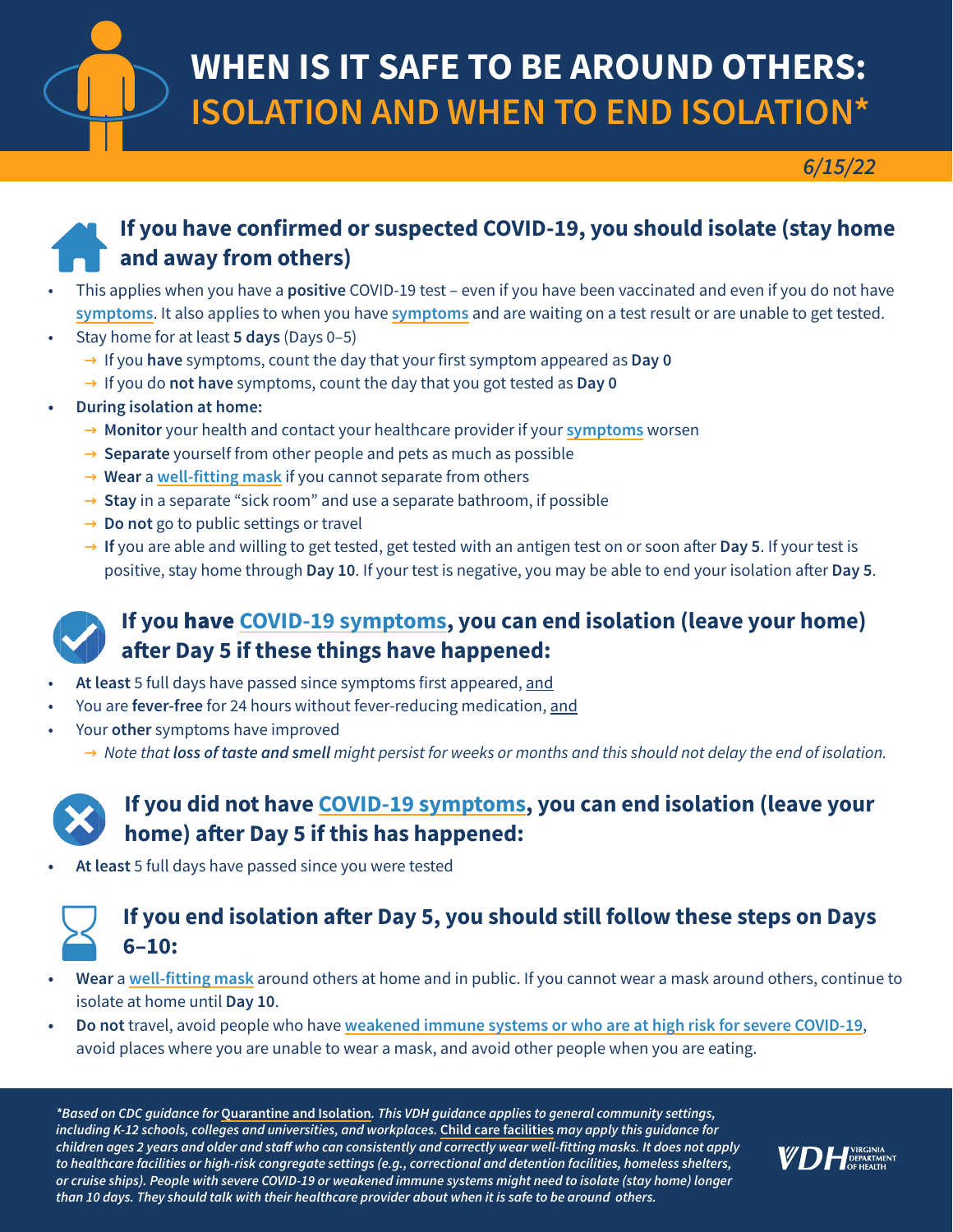

# **WHEN IS IT SAFE TO BE AROUND OTHERS: QUARANTINE AND WHEN TO END QUARANTINE\***

*6/15/22*

### **If you had** close contact **with a person who has COVID-19 while they were contagious, you should take steps to protect yourself and others for 10 days after the close contact. You may need to quarantine (stay home and away from others).**

#### **Close contact means**

- → Being within **6 feet** of a person who has COVID-19 for a total of **15 minutes** or more over a **24-hour** period or
- → Having **exposure** to respiratory secretions (e.g., being coughed or sneezed on; sharing a drinking glass or utensils; kissing) from a **person** who has COVID-19.
- → **[Exception for close contact:](https://www.vdh.virginia.gov/coronavirus/protect-yourself/exposure/#close-contact)** In **K-12** settings, a student who is within **3 to 6 feet** of an infected student is **not** considered a close contact as long as both students wore well-fitting masks the entire time. This exception may also be applied to school buses if seating charts are documented and adherence to seating assignments and mask use is verified.

# **You do not need to quarantine after close contact if you:**

- Are **[up to date](https://www.cdc.gov/coronavirus/2019-ncov/vaccines/stay-up-to-date.html)** with your COVID-19 vaccines.
- Had COVID-19 within the **last 6 months** (you tested positive using a **[viral test](https://www.cdc.gov/coronavirus/2019-ncov/symptoms-testing/testing.html)**).



## **Count the last close contact date as Day 0 and take these steps on Days 0–10:**

→ **Monitor** your health for **[COVID-19 symptoms](https://www.cdc.gov/coronavirus/2019-ncov/symptoms-testing/symptoms.html)**. If you develop symptoms, get tested with a viral test (**antigen** or **PCR** test) and follow isolation guidance.



#### **You need to quarantine after close contact if you:**

→ Are **not [up to date](https://www.cdc.gov/coronavirus/2019-ncov/vaccines/stay-up-to-date.html)** with your COVID-19 vaccines. This includes people who are **not vaccinated.**\*

*\*Schools may consider forgoing quarantine for students aged 5-11 years who completed their [primary vaccine series](https://www.cdc.gov/coronavirus/2019-ncov/vaccines/stay-up-to-date.html) but have not yet received all [eligible boosters](https://www.cdc.gov/coronavirus/2019-ncov/vaccines/stay-up-to-date.html). However, starting with the beginning of the 2022-2023 academic school year, all students should follow general [VDH Quarantine Guidance,](https://www.vdh.virginia.gov/coronavirus/protect-yourself/exposure/#steps-to-take) and should quarantine if they are not up to date on COVID-19 vaccines (including booster doses, when eligible).*



#### **Follow the steps listed above and also these:**

- → **Quarantine (stay home)** and separate yourself from other people and pets as much as possible for at least **5 days** (Days 0–5) after your last exposure.
- Get tested on or soon after Day 5, if possible. If your test is positive, follow the isolation guidance.
- → **You can end quarantine (leave your home) after Day 5** if you have no **[symptoms](https://www.cdc.gov/coronavirus/2019-ncov/symptoms-testing/symptoms.html)** and can wear a mask when around others for Days 6–10. If you cannot wear a mask around others, quarantine at home until Day 10.
- → **If you end quarantine after Day 5**, you should **avoid** areas where you **cannot** wear a mask, **avoid** people with **[weakened](https://www.cdc.gov/coronavirus/2019-ncov/need-extra-precautions/people-with-medical-conditions.html)  [immune systems or who are at high risk for severe COVID-19](https://www.cdc.gov/coronavirus/2019-ncov/need-extra-precautions/people-with-medical-conditions.html)**, **avoid** other people when you are eating, and **avoid** travel for Days 6–10.